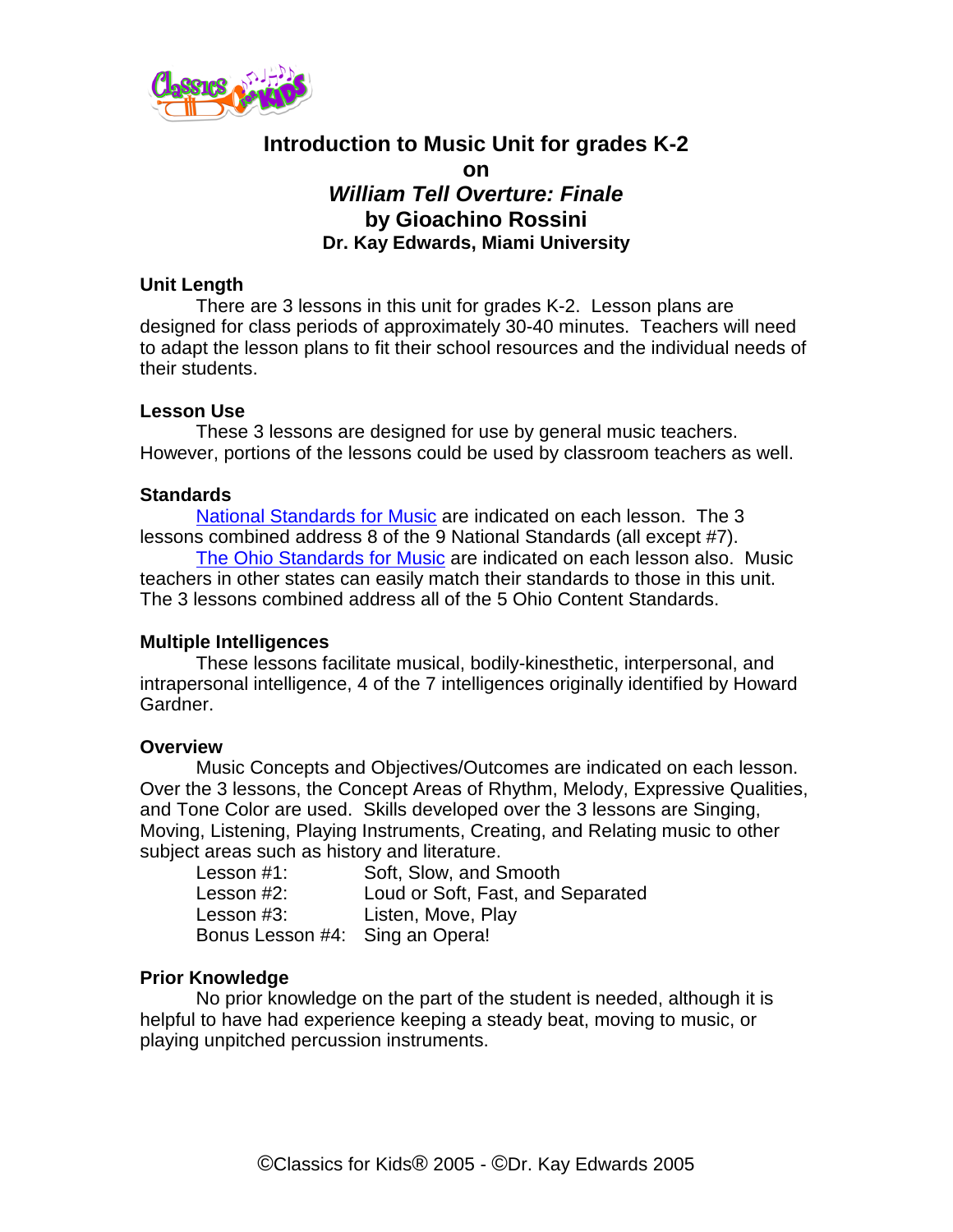

#### **Materials and Equipment**

Each lesson indicates the required materials and equipment. Whenever playing a recording, it is important to have a high-quality sound system and use a high-quality recording. The Classics for Kids CD or website can be very helpful in this regard! *Special note: Our recording of this work begins with the flute introduction to the English horn in the pastoral section, followed by the famous trumpet fanfare; it does not start with the very beginning of the overture. If using another recording, you will need to cue it to the appropriate starting place.*

### **Instructional Plans (Lesson Plans)**

Each lesson plan has been designed specifically for the grade K-2 age group, although music teachers may have to adapt portions of each plan. The plans have been "teacher-tested" and are easy-to-follow, set up in a format similar to many music series textbooks. Step-by-step guidelines are given under the "Sequence" portion of each lesson.

### **Supplementary Materials**

Some lessons include a listening map or other teacher resources. By clicking on the highlighted, underlined link at that point of the lesson plan, you can read the handout with Adobe Acrobat Reader and print it out for use in your classroom. You may wish to make an overhead transparency in addition to student copies.

### **Assessment/Evaluation**

Assessment strategies are included with each lesson. For grades K-2, simple rubrics tied to the specific objective/outcome of each lesson are sometimes included. Teachers may find it helpful to collect assessment on individual students over longer periods of time, assessing perhaps 8 students during each class, or whatever is practical to maximize instructional time for children to be actively involved.

#### **Extensions**

Each lesson includes strategies for extending the lesson either that same day or on a separate day. Teachers may devise their own lesson extensions as they take advantage of the "teachable moments" that occur in their classrooms!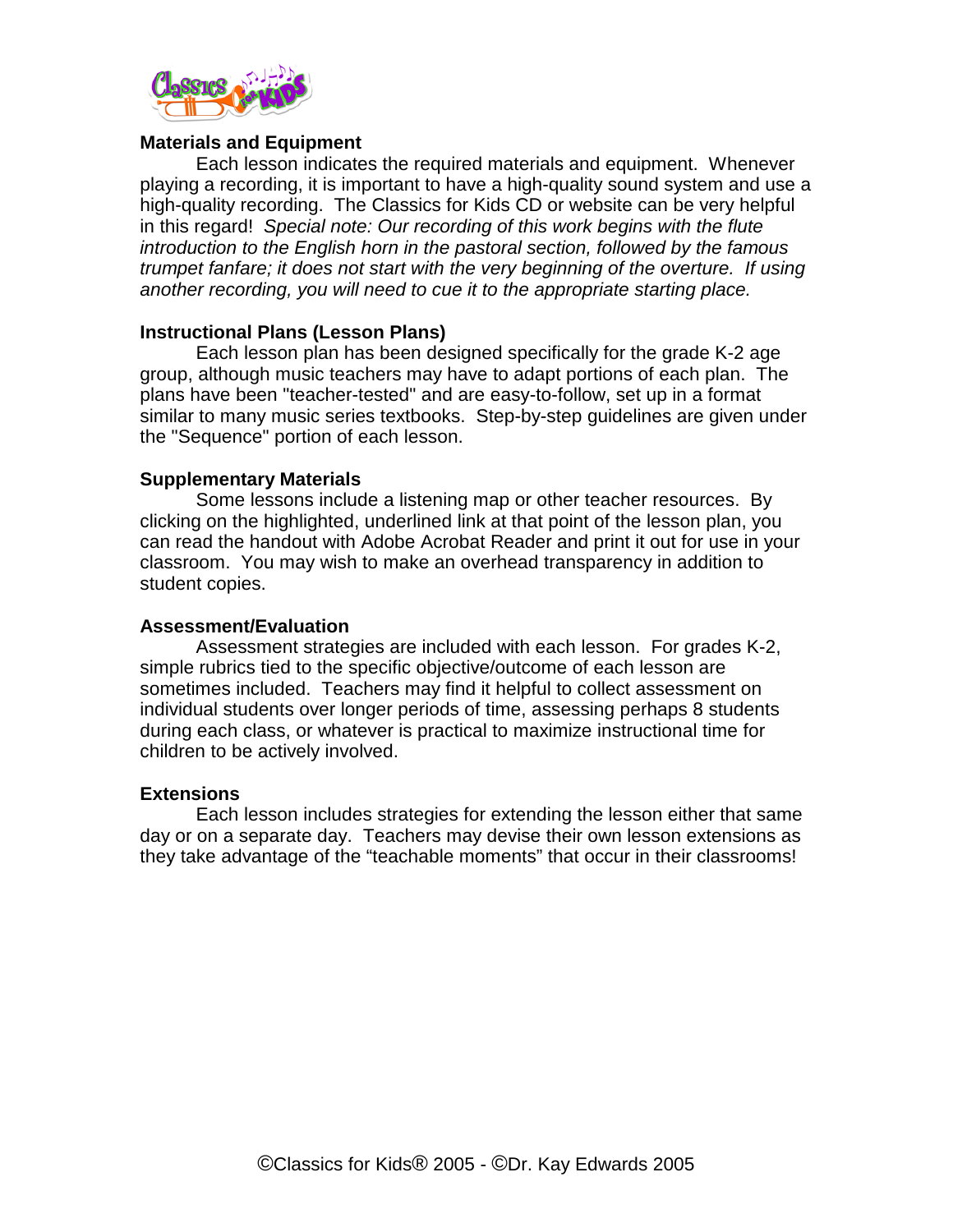

## **EXPRESSIVE QUALITIES (Dynamics, Articulation), BEAT (Tempo) SINGING, LISTENING, MOVING**

### **grades K-2**

## **Lesson Plan #1: Soft, Slow, and Smooth**

**National Std. #1: •** Singing, alone and with others, a varied repertoire of music.

**National Std. #6:** • Listening to, analyzing, and describing music.

**National Std. #8:** • Understanding relationships between music, the other arts, and disciplines outside the arts.

**National Std. #9:** • Understanding music in relation to history and culture.

**Ohio Standards:** • Historical, Cultural and Social Contexts. (Identify composers and music from various historical periods; recognize how music and sounds are used in daily life and to express cultural aspects of things; sing, listen, and move to music from various historical periods.)

• Creative Expression and Communication. (Sing, maintaining a steady beat, alone and with others.)

• Analyzing and Responding. (Listen to varied repertoire and respond by analyzing and describing using correct terminology for contrasting elements of music for dynamics and tempo; identify music written for specific purposes.)

• Valuing Music/Aesthetic Reflection. (Respond physically, emotionally, and/or intellectually to a variety of age-appropriate music; demonstrate how music communicates meaning of text, feeling and moods or images.)

**Multiple Intelligences:** Musical, Bodily-Kinesthetic, Interpersonal, Intrapersonal

**Concept**: *Music can be soft, slow, and smooth. Music can be used for specific purposes for the time and place in which it was written. We can move our bodies in ways that match the music as we listen.*

**Objective/Outcome**: Students will sing softly and smoothly, with good singing voices. Students will identify soft dynamics, slow tempo, and smooth [articulation or style] of recorded music through movement and listening. Students will learn about the opening of the *William Tell Overture: Finale* by Rossini, what an overture is, and other biographical/contextual information.

## **Materials**: • recording of *William Tell Overture: Finale* by Gioachino Rossini (available on the *[Classics for Kids](http://classicsforkids.com/more/cfk_cd.html)* CD or the *[Classics for Kids](http://www.classicsforkids.com/)* website)

- • [mouse visual](http://www.classicsforkids.com/downloads/rossini/LionandMousevisuals.pdf) or hand puppets (only the mouse is needed)
- • [pictures of Swiss Alps](http://www.classicsforkids.com/downloads/alps.pdf) and other pastoral scenes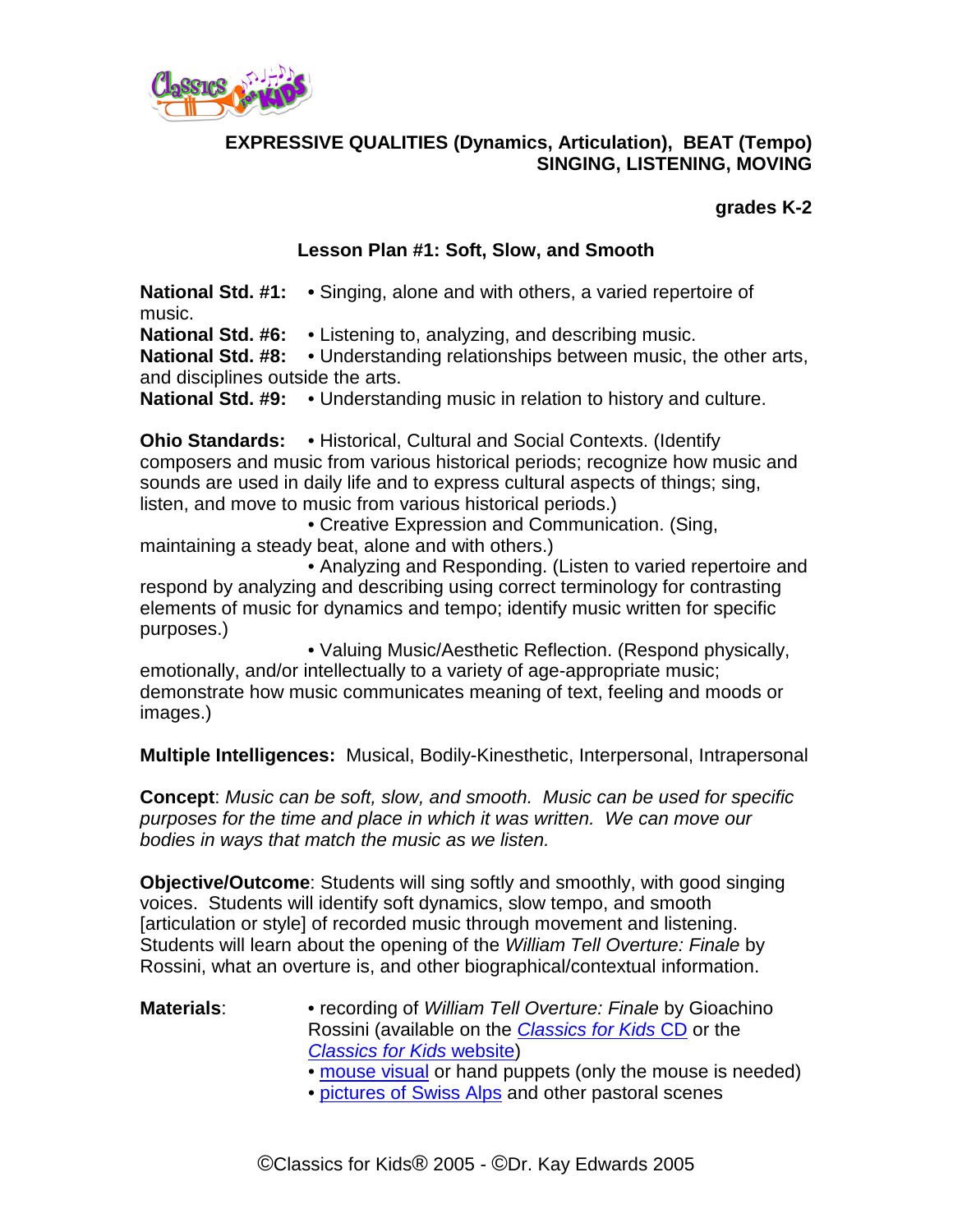

- streamers (directions for making–see note below\*)
- • [picture of Rossini](http://classicsforkids.com/composers/composer_profile.php?id=59)
- • [flute and English horn pictures](http://www.classicsforkids.com/downloads/rossini/FluteandEnglishHornpics.pdf)
- • [biography of Gioachino Rossini](http://classicsforkids.com/composers/composer_profile.php?id=59)
- • ["Hush Little Baby" lullaby](http://www.classicsforkids.com/downloads/rossini/HushLittleBaby.pdf)
- • ["Grizzly Bear"](http://www.classicsforkids.com/downloads/haydn/GrizzlyBear.pdf) song (for Extension)

#### **Sequence**:

1. Introduce the [mouse visual](http://www.classicsforkids.com/downloads/rossini/LionandMousevisuals.pdf) or puppet and have it talk or sing softly to the class. Choose a familiar song such as "Mary Had a Little Lamb" and invite the class to sing along softly with the mouse puppet or visual (you can begin on the note G or A). Have the class sing the song rather slowly and smoothly.

2. Next, play a segment of the beginning of the [recording of Rossini's](http://www.classicsforkids.com/music/hearthemusic.php?id=21) *William [Tell Overture: Finale](http://www.classicsforkids.com/music/music_view.asp?id=21)* (from 0:00-2:55, as much as appropriate for attention span). While listening, display pictures of the Swiss Alps and peaceful, pastoral [scenes,](http://www.classicsforkids.com/teachers/lessonplans/pdfs/alps.pdf) perhaps with sheep or lambs, birds twittering about, and a shepherd or sheep-herder playing a flute or English horn (a larger oboe). Display flute and [English horn pictures.](http://www.classicsforkids.com/downloads/rossini/FluteandEnglishHornpics.pdf) Tell them that the person who wrote this music (the *composer*) was describing these mountains and meadows to "set the scene"–to tell the audience where the story of this music and the music that will follow takes place. We call the opening music an *overture*.

3. Ask students to describe the music. After hearing several responses, guide them by asking, "Was the music loud or soft, compared to other music you've heard?" (soft) "Was the music slow or fast compared to other music you've heard?" (slow) Tell students that we call the speed of the music's beat its *tempo*. "Was the music smooth or separated (choppy-sounding), compared to other music you've heard?" (smooth) "How would you move or dance to this music?" (smooth, flowing, small movements) "Today you get to use streamers to move to this music, to show that it is soft, slow, and smooth." Review your classroom rules concerning movement. Explain that everyone moves silently while the music is playing and freezes in place when the music stops.

4. Distribute the streamers and have students find their own place scattered throughout the room. [Play the recording](http://www.classicsforkids.com/music/hearthemusic.php?id=21) and allow students to move freely in ways that match the music. After a short time, pause the recording (check that students freeze) and describe some of the movements you saw that matched the soft, slow, and smooth quality of the music. [Continue the recording](http://www.classicsforkids.com/music/hearthemusic.php?id=21) for awhile then pause it again, describing more of the movements that reflected the music. Encourage the children to explore low, medium, and high levels of movement with their bodies and to move their legs/feet as well as their arms/hands.

5. Divide the class in two groups (halves). One half will move (on your cue) to the solo flute; the other half will move to the solo English horn. When both instruments play, both halves will move. [Play the recording](http://www.classicsforkids.com/music/hearthemusic.php?id=21) from the beginning and give cues to each group when to move.

*Times for each section using Classics for Kids CD or website; may vary slightly on different recordings.*

0:00-0:10 flute introduction

0:11-0:25 English horn solo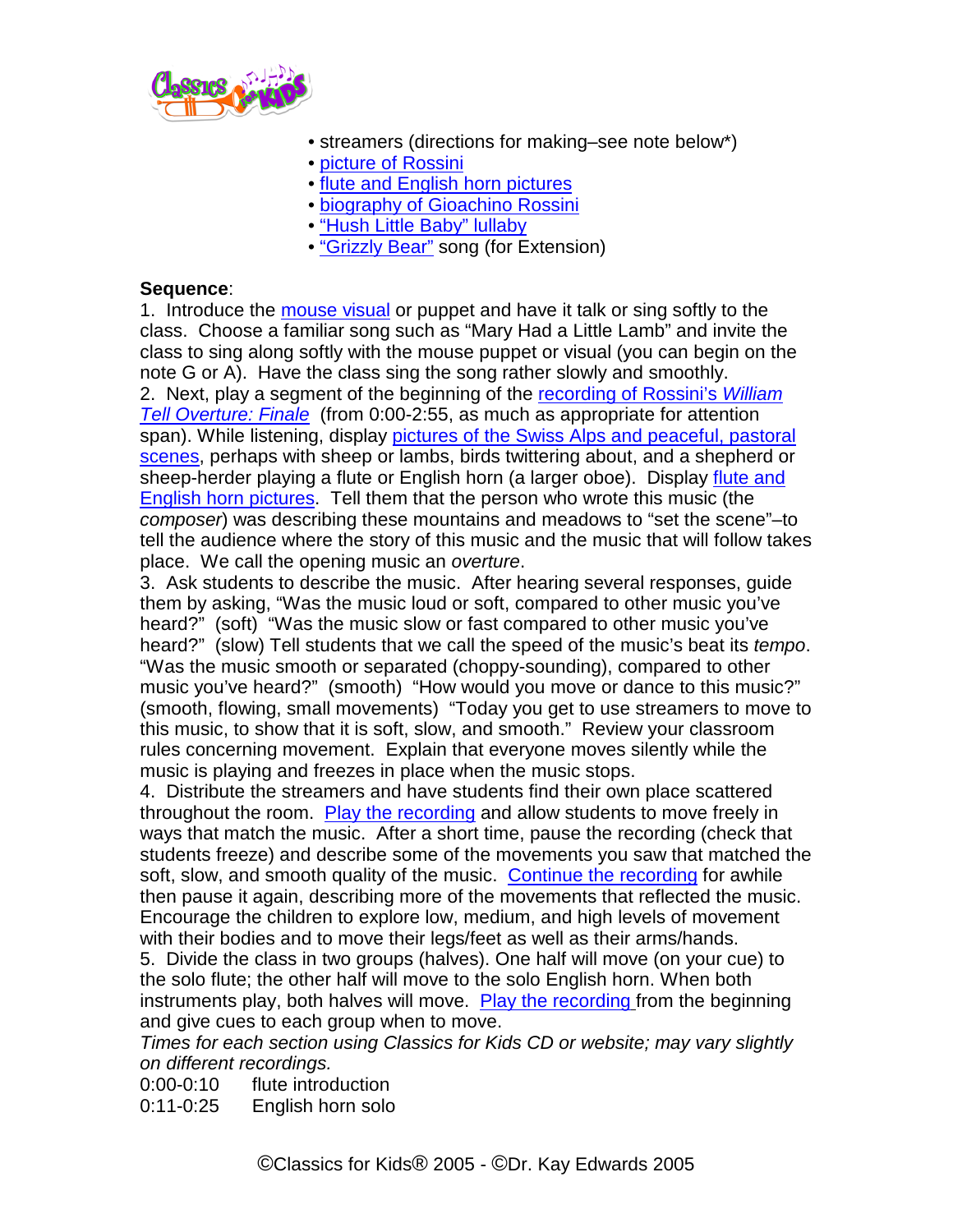

0:26-0:41 flute solo echoes<br>0:42-0:55 English horn solo

English horn solo

0:56-1:16 flute solo echoes<br>1:17-2:55 English horn and

English horn and flute obbligato; here, you may need to explain that the flute is playing lots of quick notes, like a twittering bird, but that the overall speed (*tempo*) of the piece is still slow.

[Note: If you wish, second graders could do "delayed mirroring" movements, similar to a canon, with partners rather than dividing the entire class in halves.] 6. With students sitting on the floor near you, tell the story about the *composer* Gioachino Rossini (show [picture of Rossini\)](http://classicsforkids.com/composers/composer_profile.php?id=59), who wrote this music. Rossini lived from 1792-1868 and was born in Italy (find Italy on a world map). This particular music depicted the Swiss Alps, in the country called Switzerland (find Switzerland on a world map).

7. Share more biographical information on Rossini (see [biography of Gioachino](http://classicsforkids.com/composers/composer_profile.php?id=59)  [Rossini\)](http://www.classicsforkids.com/composers/bio.asp?id=59), including what it was like to be a musician in his time and what was happening in the world during his lifetime.

8. End the class by singing a soft, slow, smooth song that helps a baby fall to sleep. Ask the class if they know what this special type of song is called. (a lullaby) See if the class can guess your "secret song"; sing ["Hush Little Baby"](http://www.classicsforkids.com/downloads/rossini/HushLittleBaby.pdf) on the neutral syllable "loo," beginning on the pitch C, D, or E. Lead the class in singing one or more verses of this American lullaby. Students can pretend to rock a baby back and forth slowly and smoothly to the beat as they sing.

## **Questions/Closure:**

Ask class to describe what they learned in music class today in order to tell their classroom teacher, a parent, or a friend and to describe how they learned these things. Review the terms *tempo*, *composer*, and *overture*.

## **Evaluation/Assessment:**

1. Observe students' understanding of soft, slow, and smooth as demonstrated through movement and singing, noting whether they demonstrate it "all of the time," "some of the time," or "not consistently yet."

2. Call on several students to answer your questions (without raising their hands, with everyone having the answer "ready") regarding Rossini and the beginning of the *William Tell Overture: Finale.*

## **Extension:**

1. Listen to other overtures by Rossini such as those for *The Barber of Seville*, or *The Thieving Magpie*.

2. Play a singing game that uses both soft and loud, such as ["Grizzly Bear"](http://www.classicsforkids.com/downloads/haydn/GrizzlyBear.pdf) or the ever-familiar song, "John Jacob Jingleheimer Smith." (Emphasize good singing in a full voice for the loud part rather than shouting!)

3. Engage the class in locomotor movement to other pieces that are soft, slow, and smooth such as "The Swan" or "Aquarium" from *Carnival of the Animals* by Saint-Saëns, or, lead a Dalcroze-type activity using contrasts of soft and loud, slow and fast, or smooth and separated while playing the piano or another classroom instrument.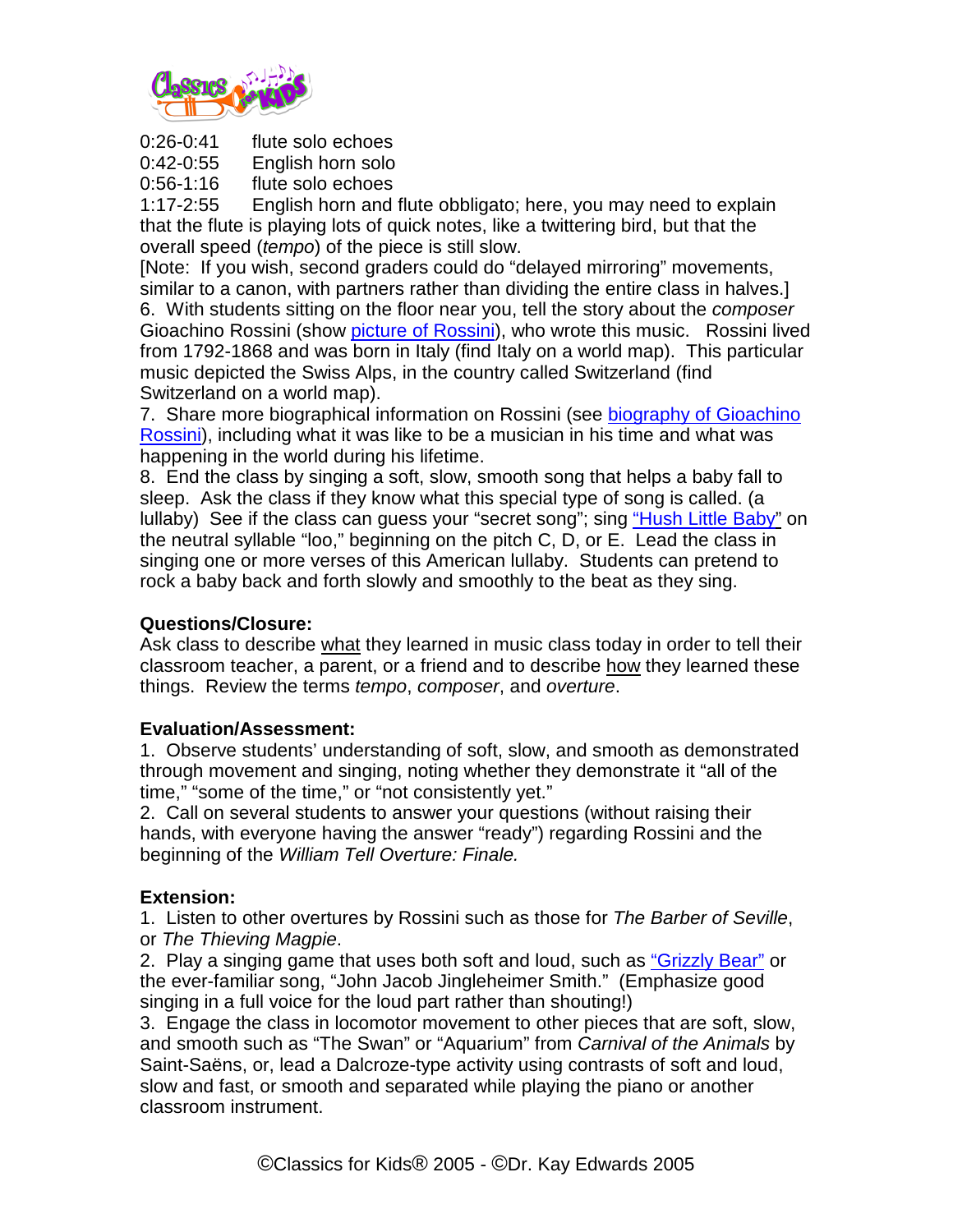

4. Listen to another orchestral piece that depicts a pastoral scene or meadow, such as the movement entitled "In the Meadow" (Aufderheide) from *Symphony Fantastique* by Berlioz, "Morning" from *Peer Gynt Suite* by Grieg*,* or a section from *Symphony No. 6 "Pastoral"* by Beethoven.

#### **\*Directions for making streamers:**

Purchase "scrunchies" (elastic pony tail holders) so that you will have at least one per child. Purchase different colors of thin ribbon and cut the ribbon into strips, approximately 2 feet in length. Tie the end of each ribbon onto the "scrunchie" in various places. Children can now slip the streamer onto their hand or wrist. If you wish, make 2 streamers per child.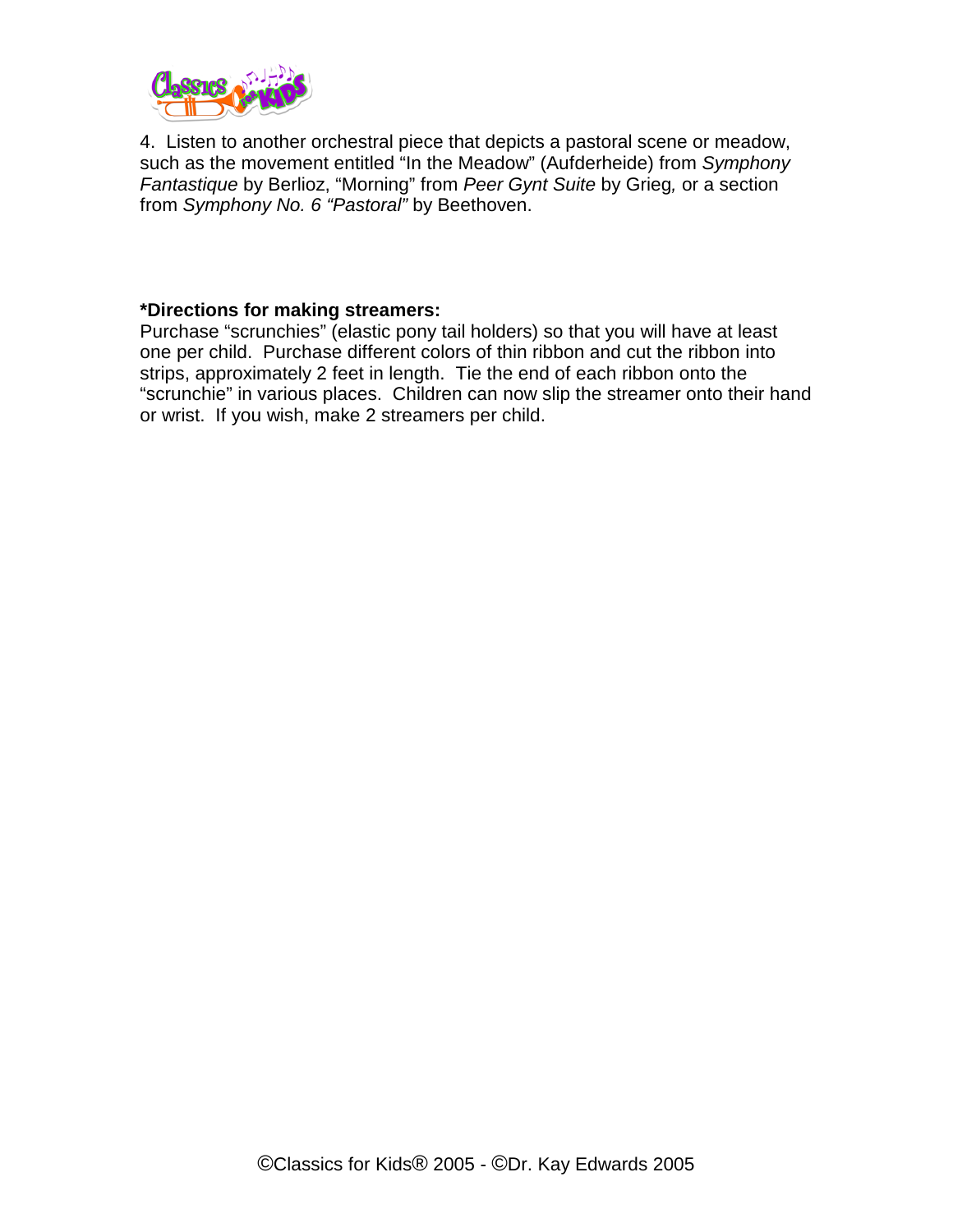

## **EXPRESSIVE QUALITIES (Dynamics, Articulation), BEAT (Tempo) SINGING, LISTENING, MOVING**

### **grades K-2**

## **Lesson Plan #2: Loud or Soft, Fast, and Separated**

**National Std. #1: •** Singing, alone and with others, a varied repertoire of music.

**National Std. #6:** • Listening to, analyzing, and describing music.

**National Std. #8:** • Understanding relationships between music, the other arts, and disciplines outside the arts.

**National Std. #9:** • Understanding music in relation to history and culture.

**Ohio Standards:** • Historical, Cultural and Social Contexts. (Identify composers and music from various historical periods; recognize how music and sounds are used in daily life and to express cultural aspects of things; sing, listen, and move to music from various historical periods.)

• Creative Expression and Communication. (Sing, maintaining a steady beat, alone and with others.)

• Analyzing and Responding. (Listen to varied repertoire and respond by analyzing and describing using correct terminology for contrasting elements of music for dynamics–loud/soft and tempo–fast; identify music written for specific purposes.)

• Valuing Music/Aesthetic Reflection. (Respond physically, emotionally, and/or intellectually to a variety of age-appropriate music; demonstrate how music communicates meaning of text, feeling and moods or images.)

**Multiple Intelligences:** Musical, Bodily-Kinesthetic, Interpersonal

**Concept**: *Music can be loud or soft, fast, and separated (not smooth). Music can be used for specific purposes for the time and place in which it was written. We can move our bodies in ways that match the music as we listen.*

**Objective/Outcome**: Students will sing loudly/softly and quickly/slowly, with good singing voices. Students will identify loud and soft dynamics, fast tempo, and separated [articulation or style] of recorded music through movement and listening. Students will learn about the most famous, main section of the *William Tell Overture: Finale* by Rossini, what an *overture* is, and other biographical/contextual information.

**Materials**: • recording of *William Tell Overture: Finale* by Gioachino Rossini (available on the *[Classics for Kids](https://secure2.convio.net/cpr/site/Ecommerce/1016304106?VIEW_PRODUCT=true&product_id=1080&store_id=1101)* CD or the *[Classics for Kids](http://www.classicsforkids.com/)* website)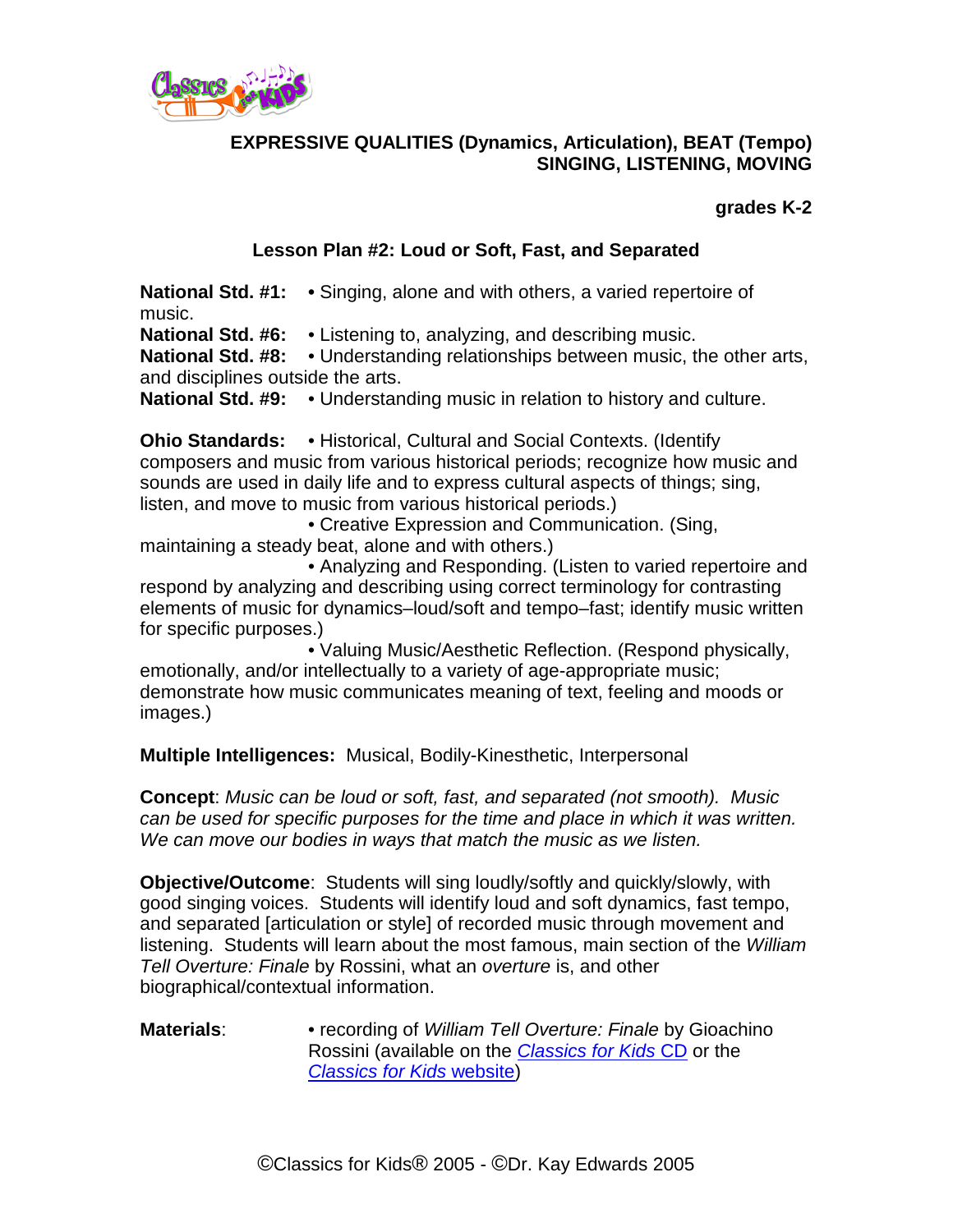

- [lion and mouse visuals](http://www.classicsforkids.com/downloads/haydn/LionandMousevisuals.pdf) or hand puppets (Teacher's Resource for Dynamics)
- [rabbit and turtle visuals](http://www.classicsforkids.com/downloads/rossini/RabbitandTurtle.pdf) or hand puppets (Teacher's Resource for Tempo)
- pictures of Swiss Alps and other pastoral scenes
- listening map for *[William Tell Overture: Finale](http://www.classicsforkids.com/downloads/rossini/WlmTellTapchartK-2.pdf)*
- [picture of Rossini](http://www.classicsforkids.com/composers/bio.asp?id=59)

### **Sequence**:

1. Introduce the [lion puppet or visual \(Teacher's Resource for Dynamics\)](http://www.classicsforkids.com/downloads/haydn/LionandMousevisuals.pdf) and say that when a lion roars, it is loud compared to a mouse. Choose a familiar song such as "Yankee Doodle" (you can begin on the note G) and invite the class to sing along loudly *with good singing and "inside" voices* along with the lion puppet or visual. (You may need to demonstrate "good, loud singing." Next, introduce the [mouse puppet \(Teacher's Resource for Dynamics\) or visual](http://www.classicsforkids.com/downloads/haydn/LionandMousevisuals.pdf) and have it talk or sing softly to the class. Invite the class to sing along softly with the mouse puppet or visual.

2. Beginning with both puppets behind your back, play a game of "switch" where you sing "Yankee Doodle" softly throughout the first phrase ("Yankee Doodle went to town a-riding on a pony") as you display the mouse puppet until the second phrase ("stuck a feather in his hat and called it macaroni"), when the lion puppet is displayed instead and the children sing loudly. (If desired, "switch" again in different places in the song, or have student leaders use the puppets.)

3. Explain that we call the loud and soft of music its *expression* or *dynamics*. If desired, explain the Italian terms *forte* and *piano* and their corresponding dynamic markings for loud and soft, respectively. Tell the class that the special music we will hear today has both soft and loud sections.

4. Next, using your [rabbit and turtle visuals \(Teacher's Resource for Tempo\)](http://www.classicsforkids.com/downloads/rossini/RabbitandTurtle.pdf) or hand puppets, sing "Yankee Doodle" fast (with the rabbit) or slow (with the turtle). Ask students if they can figure out why you changed speeds and what the two pictures might mean. Then ask if they know the story of the Tortoise (like a turtle) and the Hare (like a rabbit). Give a brief synopsis of the story if you wish, emphasizing that although a rabbit could move slowly if it wanted to, it is known for moving quickly, as in the famous story of The Tortoise and the Hare. Introduce the term *tempo*, meaning the speed of the beat. Tell the class that the special music we will hear has a slow section and a fast section. (See Bonus Lesson #4 to create an opera of this story.)

5. Play a brief segment of the beginning of the recording of Rossini's *William Tell Overture: Finale* (from 0:00-1:16, as much as appropriate for attention span). While listening, display pictures of the Swiss Alps and peaceful, pastoral scenes, perhaps with sheep or lambs, birds twittering about, and a shepherd or sheepherder playing a flute or oboe/English horn. Tell them that the person who wrote this music (the *composer*) was describing these mountains and meadows to "set the scene"–to tell the audience where the story of this music and the music that will follow takes place. We call the opening music an *overture*. Next, play a brief segment of the fast and most-famous section of the overture (from 2:56-3:24). Tell them that the composer was describing a "call to arms," or a "wake-up call"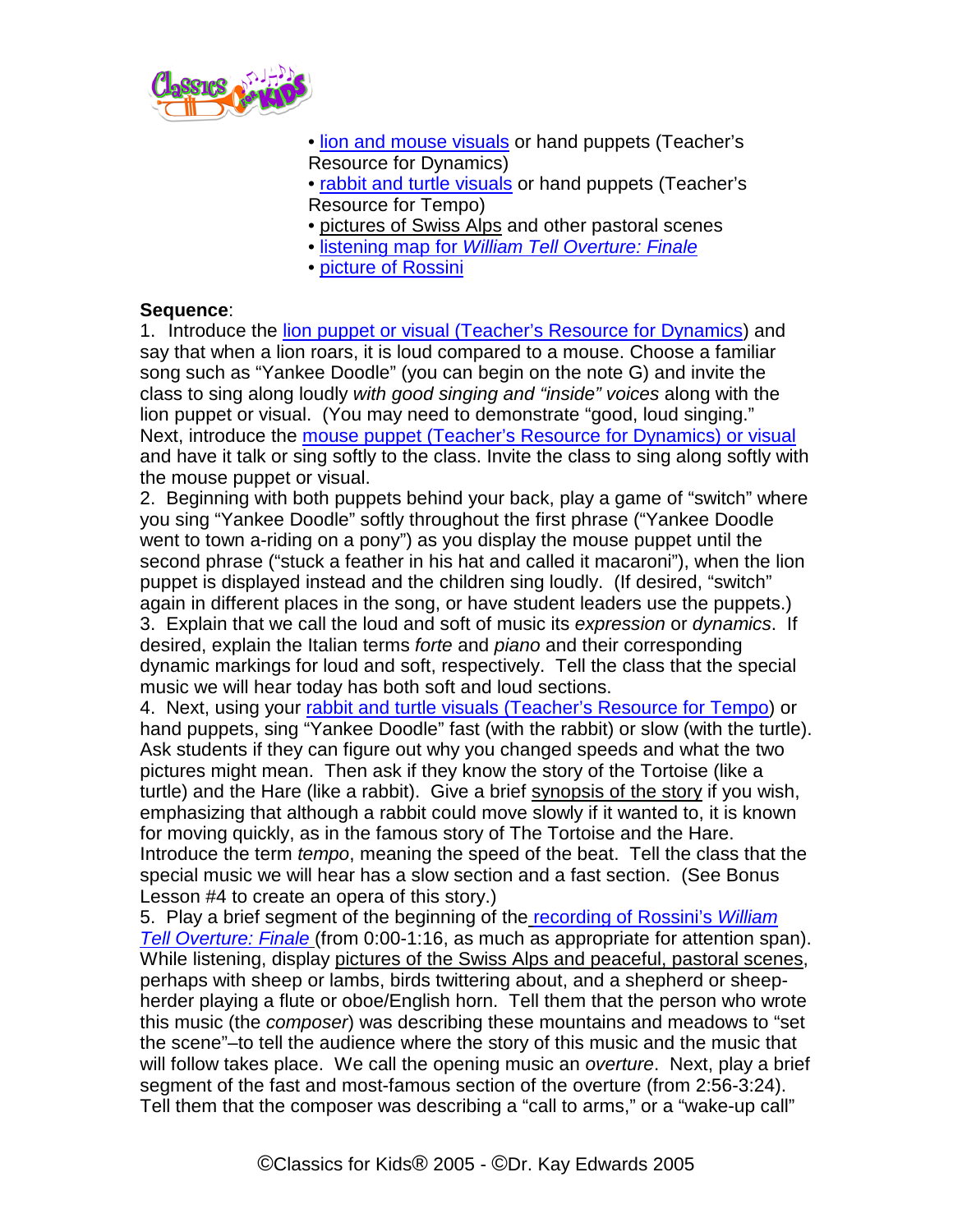

for men to get on their horses and be prepared to protect themselves, their family, and their country.

6. Ask students to compare the two sections. After hearing several responses, guide them by asking, "Was the second music loud or soft, compared to the first music you heard, or were there changes back and forth from loud to soft to loud again?" (loud in the beginning, but changes back and forth later). "Was the second music slow or fast compared to the first music?" (fast) Tell students that we call the speed of the music's beat its *tempo*. "Was the second music smooth or separated (jumpy or choppy-sounding), compared to first music you heard?" (separated) "How would you move or dance to the second music?" (jumpy, very quick galloping, pretend to be horses or riding on horses)

7. [Begin the recording](http://www.classicsforkids.com/music/hearthemusic.php?id=21) at 2:56 (the brass fanfare) again, and lead students in this section of the music. If you wish, use students' ideas for ways to tap the beat that you gather ahead of time, to avoid talking over the music, or, you can tapping the quick beat (quarter note=120) in various places on their body to fit the form of the music; change to patting the beat differently with each main select student leaders and assess their beat competency (see Assessment section).

*Times for each section using Classics for Kids CD or website; may vary slightly with different recordings.*

- 2:56 Introduction (brass fanfare)<br>3:10 A–main theme (soft. louder
- A–main theme (soft, louder at end of theme)
- 3:17 A–main theme repeated, piccolo added
- 3:23 B theme (loud)
- 3:30 B theme repeated
- 3:36 transition (soft)
- 3:43 A theme returns
- 3:50 A repeats
- 3:57 C theme (loud)
- 4:04 C theme repeated
- 4:10 D theme, violins (soft)
- 4:20 D theme, second section
- 4:34 C returns (loud)
- 4:40 C repeats
- 4:47 B returns (loud)
- 4:53 B repeats
- 4:59 transition returns (softer)
- 5:06 A returns
- 5:13 A repeats, instruments added
- 5:19 Ending, part #1
- 5:38 Ending, part #2
- 5:56-6:19 Coda, final ending

8. Display the [listening map](http://www.classicsforkids.com/downloads/rossini/WlmTellTapchartK-2.pdf) for *William Tell Overture: Finale* (as a transparency on an overhead projector, if possible). Demonstrate how to use the map as a "tapping page" to tap the beat on the figures. During the Introduction/brass fanfare, the children will tap on the trumpet (2:56-3:09 on the recording); upon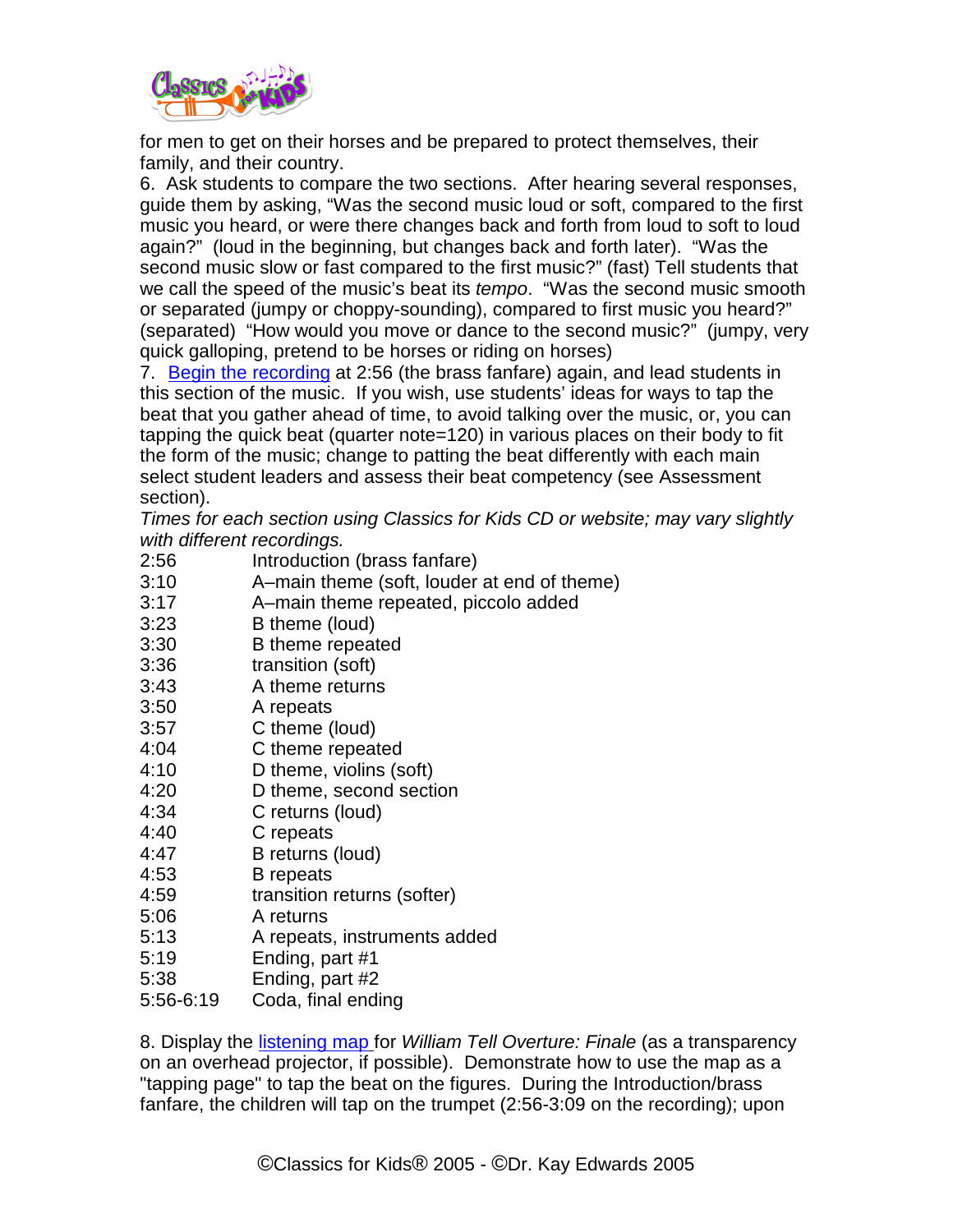

your verbal cue for section A, they tap on the figure of the man on the horse with a flag (3:10-3:22); during section B and the transition that follows, they tap on the second figure of the man on the horse holding a bugle (3:23-3:42). Upon your verbal cue, the children then tap on the section A figure (3:43-3:56). Only this much of the recording is used for the listening map; highlight the A-B-A form of this part of the music. If you wish, explain the repeat sign.

9. Next, distribute copies and have students use their own copy of the listening map while listening to the recording. You may wish to guide their tapping by simultaneously tapping on the overhead transparency so that students can "check" to see if they are in the right place. [Note: The music begins immediately with the tapping; encourage the class to "catch up" if they miss the first beat or two.] On another hearing, the students can tap by themselves. As they do, circulate around the room to check for students' understanding and assess (see Assessment section).

10. [If time permits] "Today you get to move around the room to this music, to show that it is fast and jumpy...Was the music always loud?" (no) "How can we show the soft sections with our movements?" (can make small movements or tiptoe–but there are many sudden changes back to loud and this will be difficult) Review your classroom rules concerning movement. Explain that everyone moves silently while the music is playing and *freezes* in place when the music stops.

11. Have students find their own place scattered throughout the room. [Play the](http://www.classicsforkids.com/music/hear.asp?id=21)  [recording](http://www.classicsforkids.com/music/hearthemusic.php?id=21) and allow students to move freely in ways that match the music. After a short time, pause the recording (check that students *freeze*) and describe some of the movements you saw that matched the quality of the music. Continue the recording for awhile then pause it again, describing more of the movements that reflected the music. Encourage the children to explore low, medium, and high levels of movement with their bodies and to move their legs/feet as well as their arms/hands. If you wish, make a game of Stop and Start by continuing to pause the recording and having the students freeze. 12. With students sitting back in their regular places, tell them this famous music was written by composer Gioachino Rossini (show [picture of Rossini\)](http://www.classicsforkids.com/composers/composer_profile.php?id=59). Mr. Rossini lived from 1792-1868 and was born in Italy (find Italy on a world map). The story behind this particular music took place in the country called Switzerland (find Switzerland on a world map).

#### **Questions/Closure:**

Ask class to describe what they learned in music class today in order to tell their classroom teacher, a parent, or a friend and to describe how they learned these things. Review the terms *expression*, *tempo*, *composer*, and *overture*. Also review the last name of the person who composed this music (Rossini)

#### **Evaluation/Assessment:**

1. Observe students' understanding of loud/soft, fast, and smooth/separated as demonstrated through movement and singing, noting whether they demonstrate it "all of the time," "some of the time," or "not consistently yet." If you wish, have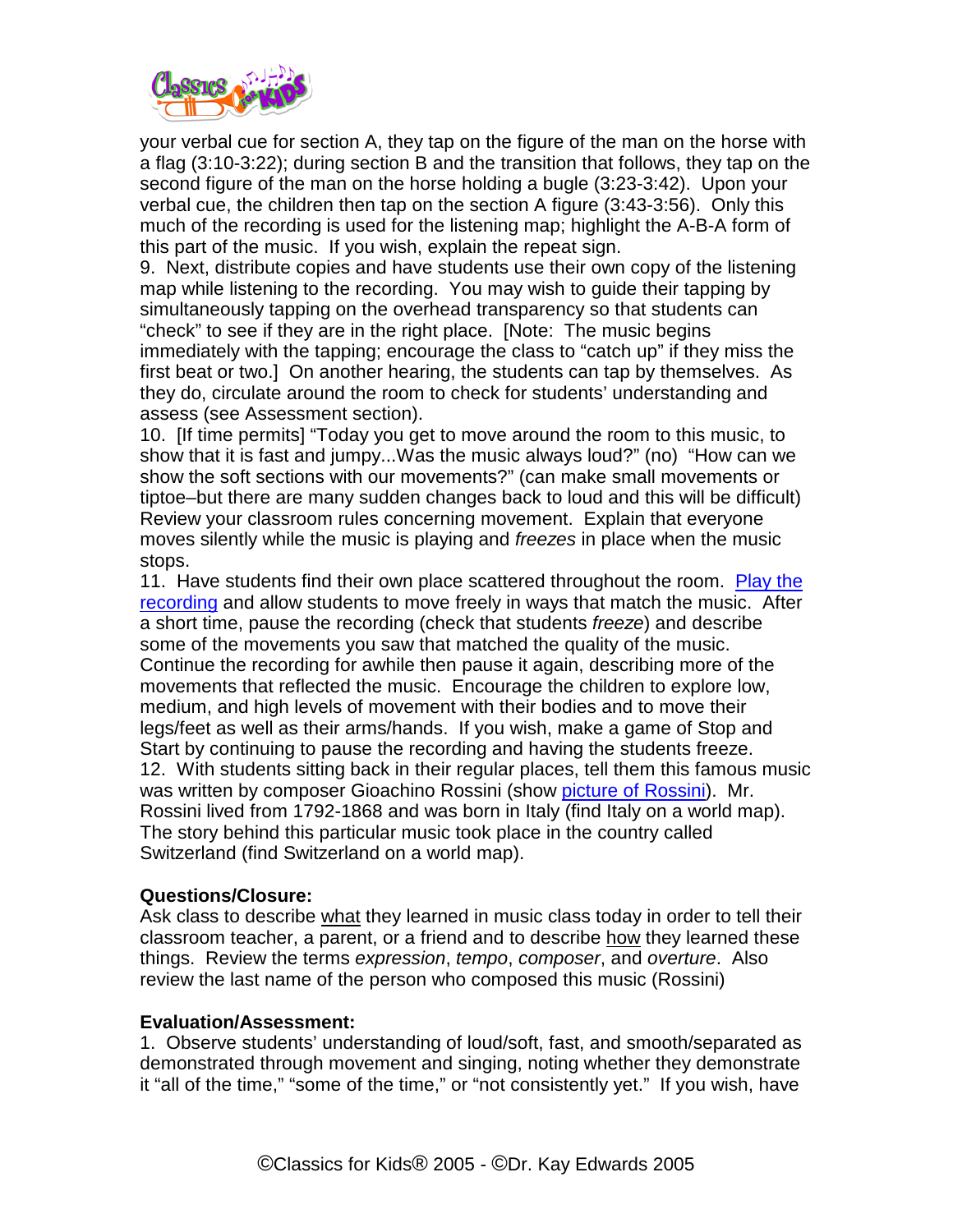

individual students sing "Yankee Doodle" loud/soft or fast/slow upon your cue and take note their responses using these three indicators.

2. Observe students' ability to keep a steady beat by patting their bodies or tapping the listening map, noting whether they demonstrate a steady beat "all of the time," "some of the time," or "not consistently yet."

3. Call on several students to answer your questions (without raising their hands, with everyone having the answer "ready") regarding Rossini and the most famous section of the *William Tell Overture: Finale*.

## **Extension:**

1. Listen to other overtures by Rossini such as those for *The Barber of Seville* (very well-known and was used in a classic Bugs Bunny cartoon where Bugs in a barber) or *The Thieving Magpie*.

2. Play a singing game that uses both soft and loud, such as ["Grizzly Bear"](http://www.classicsforkids.com/downloads/haydn/GrizzlyBear.pdf) or the ever-familiar song, "John Jacob Jingleheimer Smith." (Emphasize good singing in a full voice for the loud part rather than shouting!)

3. Engage the class in locomotor movement to other pieces that are fast such as "Fleet-Footed Animals" or "Aviary" from *Carnival of the Animals* by Saint-Saëns, or, lead a Dalcroze-type activity using contrasts of soft and loud, slow and fast, or smooth and separated while playing the piano or another classroom instrument.

4. Listen to another orchestral piece that depicts riding on horses such as *Light Cavalry Overture* by Van Suppé, or the piano piece "The Wild Horseman" by Robert Schumann.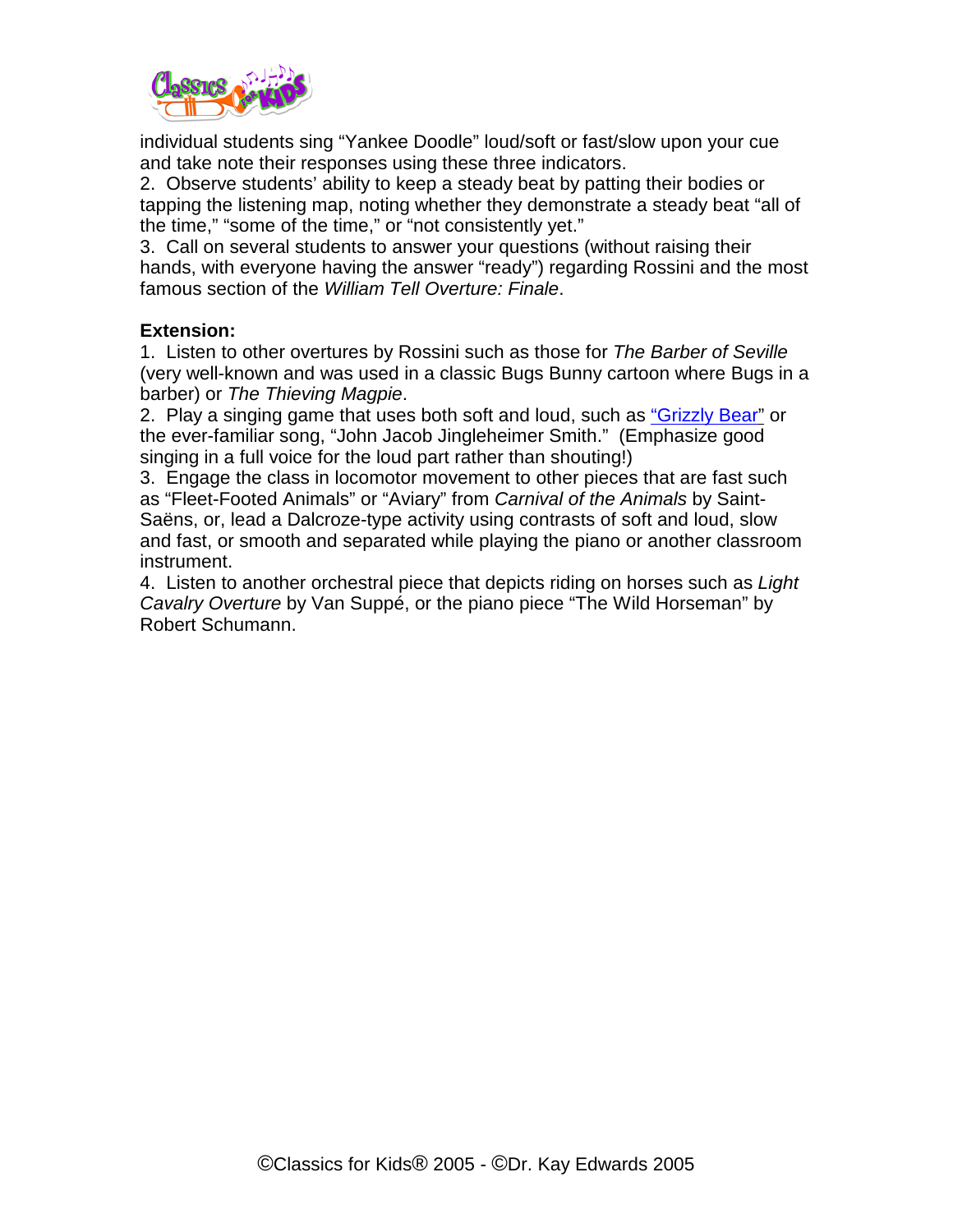

## **RHYTHM (Steady Beat, Fast Tempo); TONE COLOR MOVING, LISTENING, PLAYING**

## **grades K–2**

## **Lesson Plan #3: Listen, Move, Play**

**National Std. #6:** • Listening to, analyzing, and describing music. **National Std. #2:** • Performing on instruments, alone and with others, a varied repertoire of music. **National Std. #7:** • Evaluating music and music performances.

**Ohio Standards**: • Historical, Cultural and Social Contexts. (Sing, listen, and move to music from various historical periods and by different composers; recognize how music and sounds are used in daily life.)

• Creative Expression and Communication. (Play a variety of classroom instruments with proper technique.)

• Analyzing and Responding. Listen to varied repertoire and respond by analyzing and describing music using correct terminology. (Identify contrasting elements of music, fast/slow, dynamics; use musical terms; identify selected musical instruments; identify music written for specific purposes.)

• Valuing Music/Aesthetic Reflection. Students demonstrate an understanding of why people value music and a respect for personal music preferences. They also evaluate their own response to music.

**Multiple Intelligences:** Musical, Bodily-Kinesthetic, Interpersonal, Intrapersonal

**Concept**: *Music can have a steady beat, which we can show with our movements. Instruments (and voices) have unique sounds, called tone color.* 

**Objective/Outcome:** Students will use body motions to the beat and play unpitched percussion instruments to the beat.

**Materials**: • recording of *William Tell Overture: Finale* by Gioachino Rossini (available on the *[Classics for Kids](https://secure2.convio.net/cpr/site/Ecommerce/2053828782?VIEW_PRODUCT=true&product_id=1080&store_id=1101)* CD or the *[Classics for Kids](http://www.classicsforkids.com/)* website)

• unpitched percussion instruments (drums, triangles or finger cymbals, woodblocks or rhythm sticks, maracas, sandblocks or guiros)

• [teacher's resource for unpitched percussion](http://www.classicsforkids.com/downloads/rossini/tchrResUnpitchedInstrGrid.pdf) instruments

• [story of William Tell](http://www.classicsforkids.com/activitysheets/February2004.pdf)

• vocal tone color singing game ["Doggie, Doggie"](http://www.classicsforkids.com/downloads/rossini/DoggieDoggiewithBone.pdf) for Extension)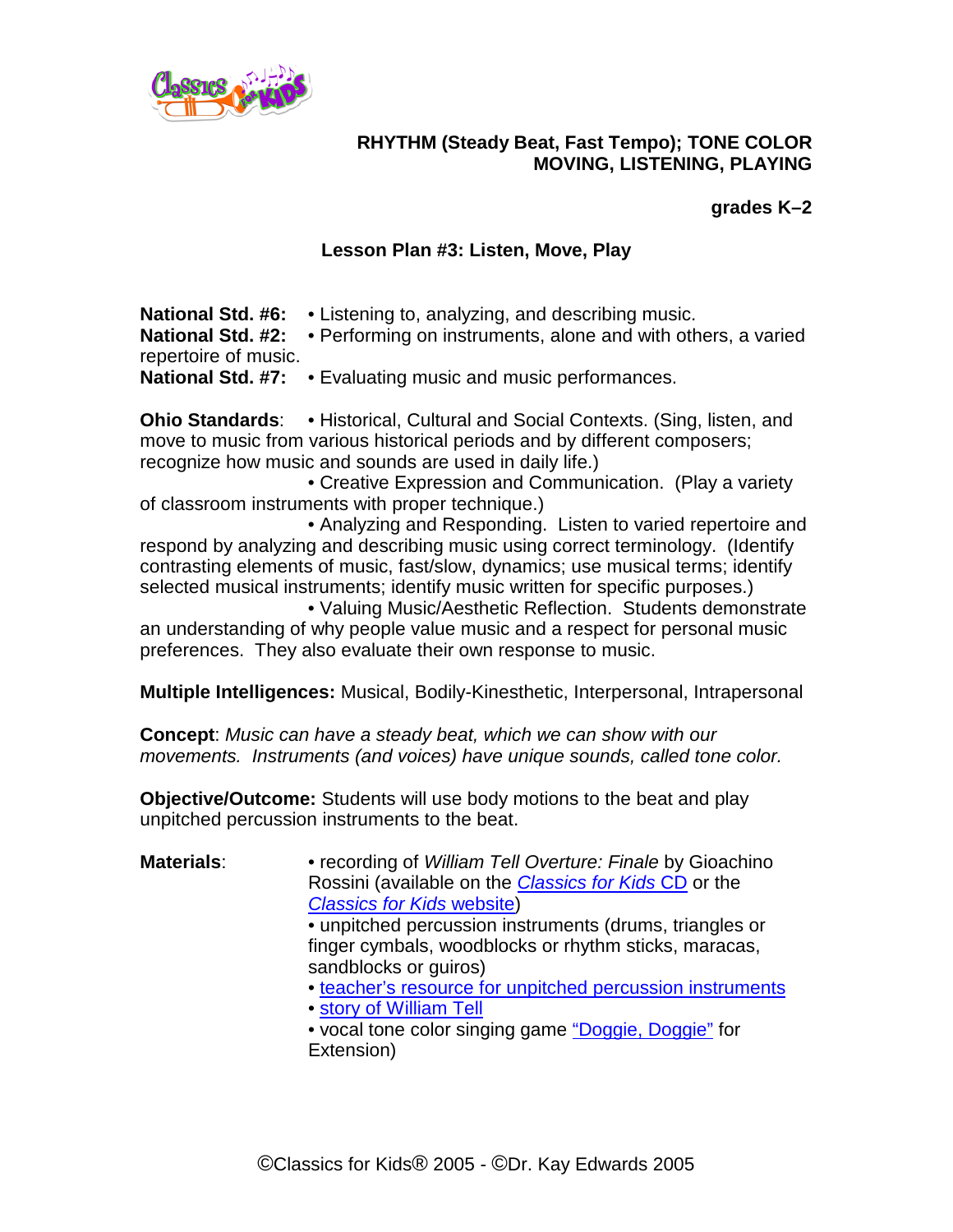

## **Sequence**:

1. Begin by stating that if all goes well, everyone will get a turn to play an instrument today. The class should show you they understand how to keep the beat with some very exciting and well-known music.

*2.* [Play the first minute or so of recording,](http://www.classicsforkids.com/music/hearthemusic.php?id=21) beginning at the brass fanfare at 2:56. Lead the class in ways to pat or tap the beat with both hands patting simultaneously. Switch to other body parts to fit the form or phrasing of the music. Pause the recording and ask for a show of hands of how many people have heard that music before. Tell them that it is a very famous piece called the *William Tell Overture: Finale* (and that it was once used in a TV show called "The Lone Ranger").

3. Next, tell the class that today everyone will get to be the leader and come up with a way to pat or tap the beat. Give them some "think time" to come up with one idea (and maybe an extra one in case someone else does their idea). As their signal to you that they have their idea ready, they can stand up and make a circle.

4. Tell the class that when you make a sound on an instrument that you have (such as a hand drum), that signal will mean it is the next person's turn to lead the class with a way to keep the beat. When everyone is ready, start the recording at 2:56, the brass fanfare, which you can use as an introduction for everyone to nod his head to feel the quick pulse of the music. Then, begin with the child on your left; everyone follows that child's motion to the beat. Then give the instrument cue to go on to the next person; do this in a way that fits the general formal structure of ends of sections or phrases, or, just change leaders every 16 beats. If a child's motion is not on beat, play your instrument softly to emphasize the beat of the music. You may wish to assess beat competency of individual students during this time (see Assessment section).

*Times for each section using Classics for Kids CD or website; may vary slightly on different recordings.*

- 2:56 Introduction (brass fanfare)
- 3:10 A–main theme (soft, louder at end of theme)
- 3:17 A–main theme repeated, piccolo added
- 3:23 B theme (loud)
- 3:30 B theme repeated
- 3:36 transition (soft)
- 3:43 A theme returns
- 3:50 A repeats
- 3:57 C theme (loud)
- 4:04 C theme repeated<br>4:10 D theme, violins (s
- D theme, violins (soft)
- 4:20 D theme, second section
- 4:34 C returns (loud)
- 4:40 C repeats
- 4:47 B returns (loud)
- 4:53 B repeats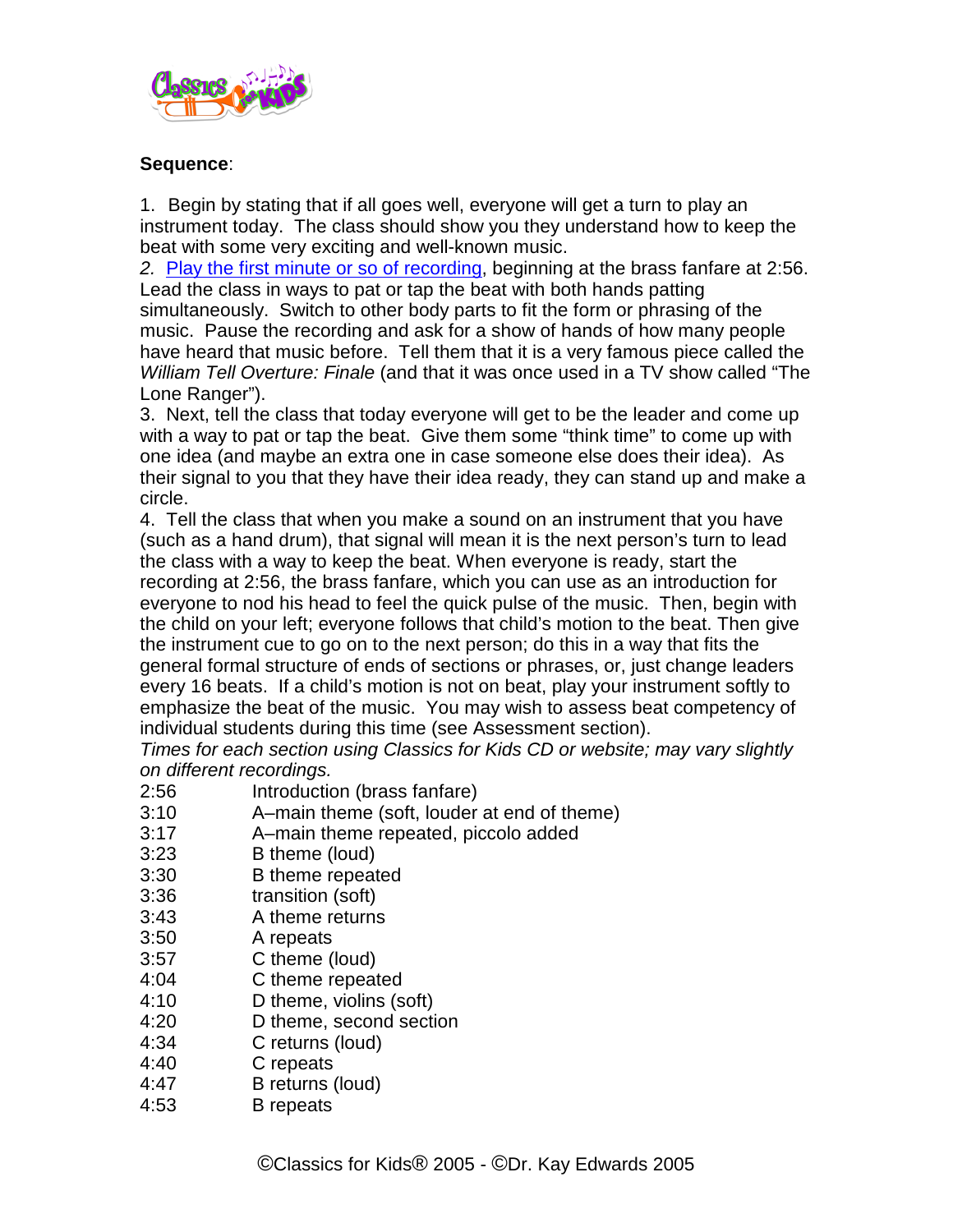

| 4:59 | transition returns (softer) |  |
|------|-----------------------------|--|
|------|-----------------------------|--|

5:06 A returns<br>5:13 A repeats

- 5:13 A repeats, piccolo added<br>5:19 Ending. part #1
- Ending, part #1
- 5:38 Ending, part #2

5:56-6:19 Coda, final ending

(When you finish, you may choose to ask what it is about this music that people like, or what it is that they like. "Why did people like this music so much that they used it as a TV show theme song?" This can make a nice discussion.) 5. If the class has done an excellent job to this point of the lesson, praise them and tell them that soon they will get to play an instrument.

6. Review the sounds of various classroom percussion instruments and the correct way to play each one. Tell the class that just like each of our voices sounds unique and special, the sound of each type of instrument is unique, too; we call the unique sound of each instrument and voice *tone color*. As you review the sound of each instrument, ask the class to name the instrument, then show the corresponding visual for that instrument (see [Teacher's Resource for](http://www.classicsforkids.com/downloads/rossini/tchrResUnpitchedInstrGrid.pdf)  [unpitched percussion instruments–](http://www.classicsforkids.com/teachers/lessonplans/pdfs/rossini/tchrResUnpitchedInstrGrid.pdf)you may wish to enlarge each picture).

7. Distribute the unpitched percussion instruments that are available such as hand drums, triangles and/or finger cymbals, woodblocks and/or rhythm sticks, maracas, and sandblocks and/or guiros. Allow each "section" (group of children all playing the same instrument) a very brief time of exploration and individual play that stops upon your signal (such as flicking the light off and on).

8. Have each "section" of instruments practice playing softly to the approximate speed of the recording, first without the recording. Explain that each "section" of instruments will play only when you hold up the card for that instrument; when a new card is held up, only that instrument group plays. Next, play the recording beginning at 2:56, changing instrument sections to fit the formal structure of the music or every 16 beats.

9. Have each "section" put away their instruments; have children gather on the floor near where you are sitting. Ask they have heard of the word legend. "What is a *legend*?" (a story that has been passed down for generations, and there is no way to know if it is true; a person can also be referred to as a legend) A legend is a type of story. The music you heard today is music first written to be played right before an opera begins. "What is an *opera*?" (a play where all the words are sung) The music that is played right before an opera begins and the curtains open is called an *overture*.

The opera is called *William Tell*, named after the main character in the story or legend. William Tell helped lead a revolt (a type of war) against a mean leader. Part of the legend is that the mean leader caught William Tell and his son and told William that his son wouldn't be killed if William could use a bow and arrow and shoot the arrow through an apple placed on his son's head...and he did it! (Instead, if you wish, you may use [the story of William Tell;](http://www.classicsforkids.com/activitysheets/February2004.pdf) scroll down the activity page to find this.)

**Closure/Questions:** What is the term we use to refer to the unique sound of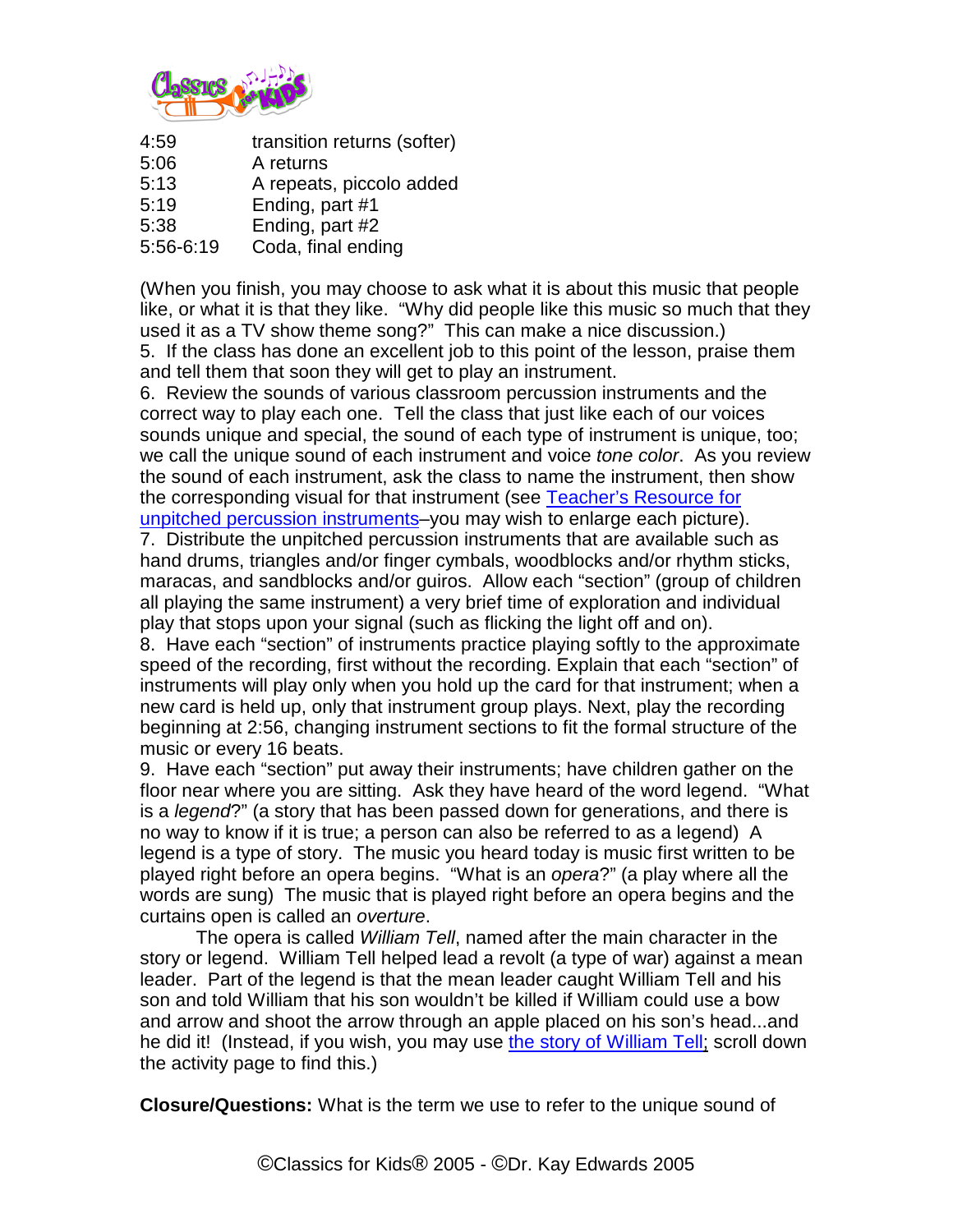

everyone's voice and each instrument's sound? (tone color) What famous piece of music did we keep the beat with today, using our bodies and instruments? (*William Tell Overture: Finale*) What is a legend? (a story passed down) What is an opera? (a play where the words are sung)

**Assessment/Evaluation:** Check for beat competency and correct usage of percussion instruments. You may wish to use a rubric such as \_\_\_\_\_\_ (student's name) can do "all or most of the time," "some of the time," or "not yet." You may wish to videotape the lesson and review it later for this purpose. Check for understanding of the terms *opera*, *overture*, *legend*, and *tone color*.

### **Extensions**:

1. Tap the beat or play instruments to the beat of other "horse-related" music such as *Light Cavalry Overture* by von Suppé.

2. Play an instrument-identification game by making a set of the Teacher's [Resource for unpitched percussion instruments](http://www.classicsforkids.com/downloads/rossini/tchrResUnpitchedInstrGrid.pdf) for each child, cutting up into individual instrument "cards" and placing these in plastic baggies. Small groups of children (or just one child) can play an instrument behind the piano or other visual barrier. Upon your signal, everyone holds up the card for the instrument they hear.

3. Play a voice-identification singing game such as **Doggie, Doggie**, where the students are sitting in a circle and their eyes are covered. One child is the Doggie in the middle of the sitting circle with the bone behind him/her. The teacher taps a child sitting in the circle to go up and take the bone and go back to their place. The "Doggie" sings the third line, asking who has the bone; the child who now has it sings the last line. The "Doggie" guesses who it is by the sound of his/her voice.

1. Ask the classroom teacher or librarian to share other books about Rossini or the legend of William tell, such as *William Tell* by Leonard Everett Fisher (Farrar, Strauss and Giroux, 1996) or *William Tell* by Felicity Trotman (Raintree Children's Books, 1987).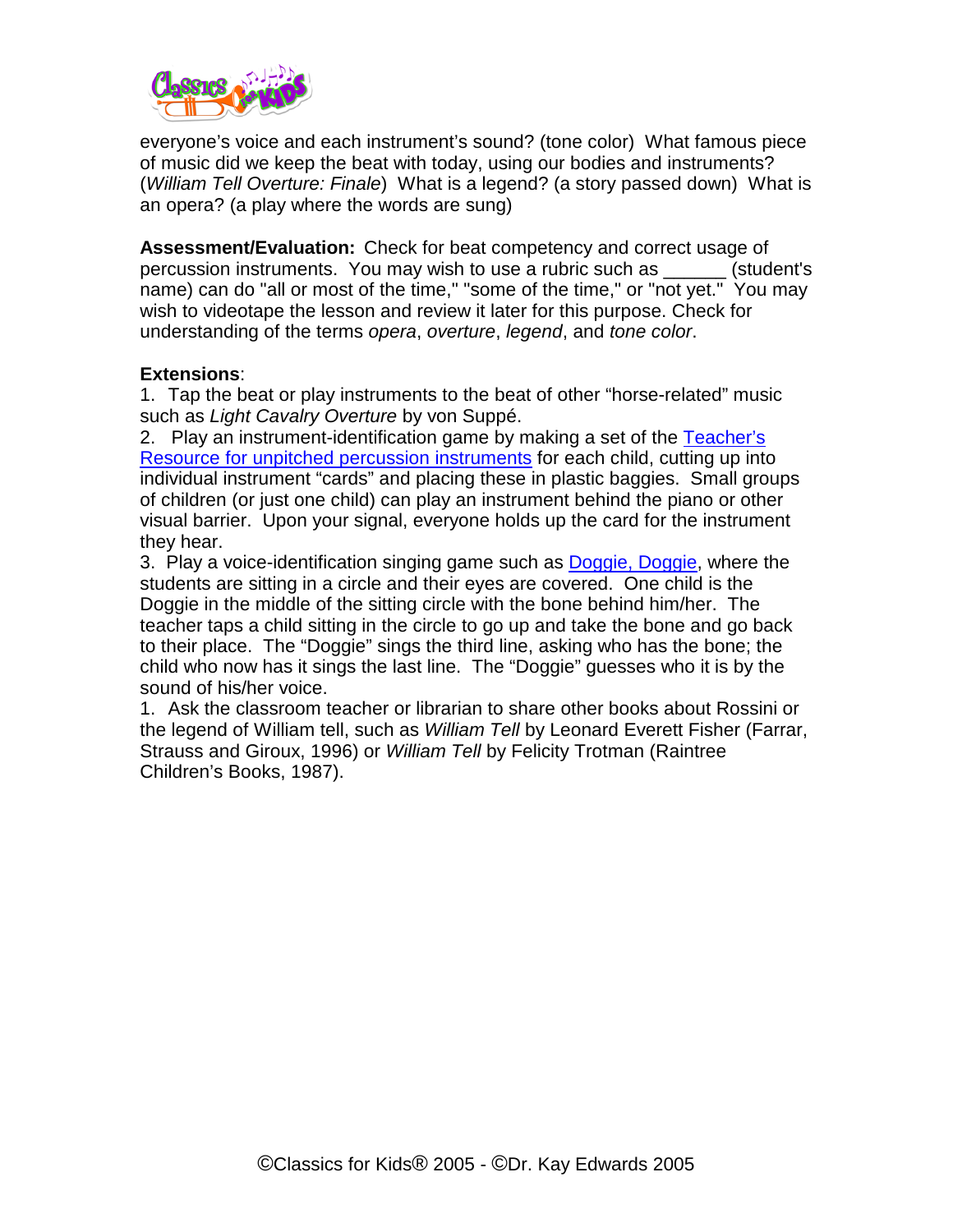

**MELODY LISTENING, SINGING, PLAYING**

## **grades K–2**

## **Bonus Lesson Plan #4: Sing an Opera!**

**National Std. #6:** • Listening to, analyzing, and describing music. **National Std. #1:** • Singing, alone and with others, a varied repertoire of music.

**National Std. #2:** • Performing on instruments, alone and with others, a varied repertoire of music.

**National Std. #3: • Improvising melodies, variations, and accompaniments.**<br>**National Std. #7: •** Evaluating music and music performances.

• Evaluating music and music performances.

**National Std. #8:** • Understanding relationships between music, the other arts, and disciplines outside the arts.

**Ohio Standards: • Historical, Cultural and Social Contexts. (Recognize how** music and sounds are used in daily lives; identify, listen and respond to music of different composers.)

• Creative Expression and Communication. (Sing, alone and with others; use the head voice to produce a light, clear sound and maintain appropriate posture; improvise on selected lyrics (text); play a variety of classroom instruments with proper technique; sing with expressive qualities [an above-grade level skill, grade 3], improvise simple phrases.)

• Analyzing and Responding (Identify when an individual is performing; recognize and discuss individual and group music performance.)

• Valuing Music/Aesthetic Reflection (Participate in developmentally appropriate music activities; attend live music performances and demonstrate audience behavior appropriate for the context and style of music performed; demonstrate how music communicates meaning of text, feelings and moods or images.)

• Connections, Relationships, and Applications: Identify similarities and differences between music and other arts disciplines (Use music and/or found sounds together with dance, drama and visual art; recognize connections between music experiences and another curricular subject such as English language arts; identify various uses of music in their cultures.)

**Multiple Intelligences:** Musical, Bodily-Kinesthetic, Interpersonal

**Concept**: *An opera is a story-play where all the words are sung; we can make up* 

*our own opera using a famous story we know.*

**Objective/Outcome:** Students will sing an improvised "opera."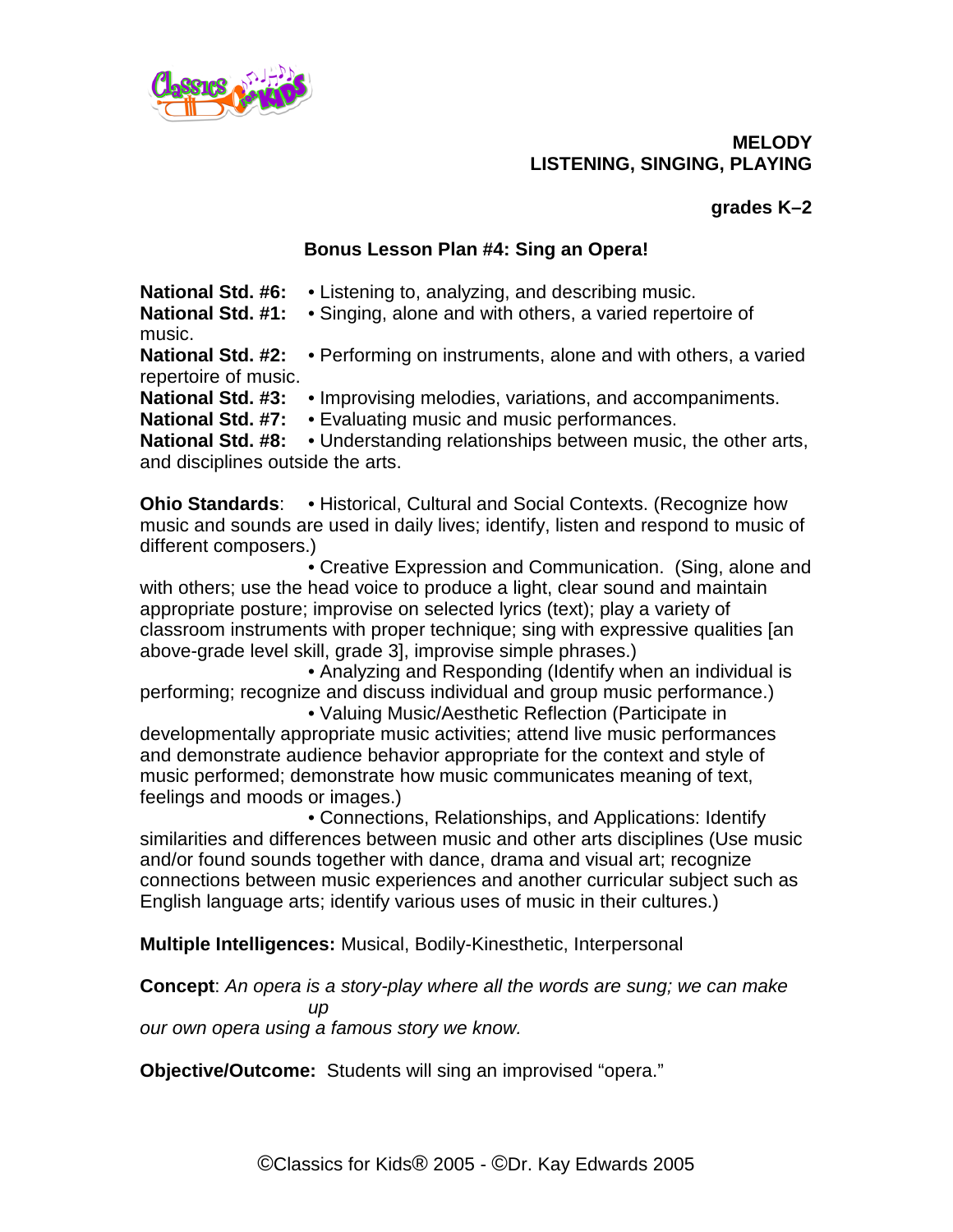

| <b>Materials:</b> | • recording of William Tell Overture: Finale by Gioachino<br>Rossini (available on the <i>Classics for Kids CD</i> or the<br><b>Classics for Kids website)</b><br>· pitched percussion instruments (resonator bells,<br>xylophones, etc.) or unpitched percussion instruments<br>(drums, triangles, woodblocks, rhythm sticks, maracas,<br>guiros, etc.)<br>• story of William Tell<br>. story of The Tortoise and the Hare |
|-------------------|-----------------------------------------------------------------------------------------------------------------------------------------------------------------------------------------------------------------------------------------------------------------------------------------------------------------------------------------------------------------------------------------------------------------------------|
|                   |                                                                                                                                                                                                                                                                                                                                                                                                                             |

• [rabbit and turtle visuals \(Teacher's Resource for Tempo\)](http://www.classicsforkids.com/downloads/rossini/RabbitandTurtle.pdf)

### **Sequence**:

1. As students enter the classroom, [play the first minute or so of the recording,](http://www.classicsforkids.com/music/hearthemusic.php?id=21) beginning at the brass fanfare at 2:56 (if you are using another recording, cue it to the famous brass fanfare). Lead the class in ways to pat or tap the beat with both hands patting simultaneously. Switch to other body parts to fit the form or phrasing of the music (if you wish, consult Teacher Resource below). Pause the recording and ask for a show of hands of how many people have heard that music before. Tell them that it is a very famous piece called the *William Tell Overture: Finale* (and that it was once used in a TV show called "The Lone Ranger").

*Times for each section using Classics for Kids CD or website; may vary slightly with different recordings.*

- 2:56 Introduction (brass fanfare)
- 3:10 A–main theme (soft, louder at end of theme)
- 3:17 A–main theme repeated, piccolo added
- 3:23 B theme (loud)
- 3:30 B theme repeated<br>3:36 transition (soft)
- transition (soft)
- 3:43 A theme returns<br>3:50 A repeats
- A repeats

2. Have children gather on the floor near where you are sitting. Ask they have heard of the word legend. "What is a *legend*?" (a story that has been passed down for generations, and there is no way to know if it is true; a person can also be referred to as a legend) A legend is a type of story. The music you heard today is music first written to be played right before an opera begins. "What is an *opera*?" (a play where all the words are sung) The music that is played right before an opera begins and the curtains open is called an *overture*. The opera is called *William Tell*, named after the main character in the story or legend. William Tell helped lead a revolt (a type of war) against a mean leader. Part of the legend is that the mean leader caught William Tell and his son and told William that his son wouldn't be killed if William could use a bow and arrow and shoot the arrow through an apple placed on his son's head...and he did it! If you wish, you may use [the story of William Tell](http://www.classicsforkids.com/activitysheets/February2004.pdf) (scroll down the activity page to find this) or books on William Tell for young readers such as *William Tell* by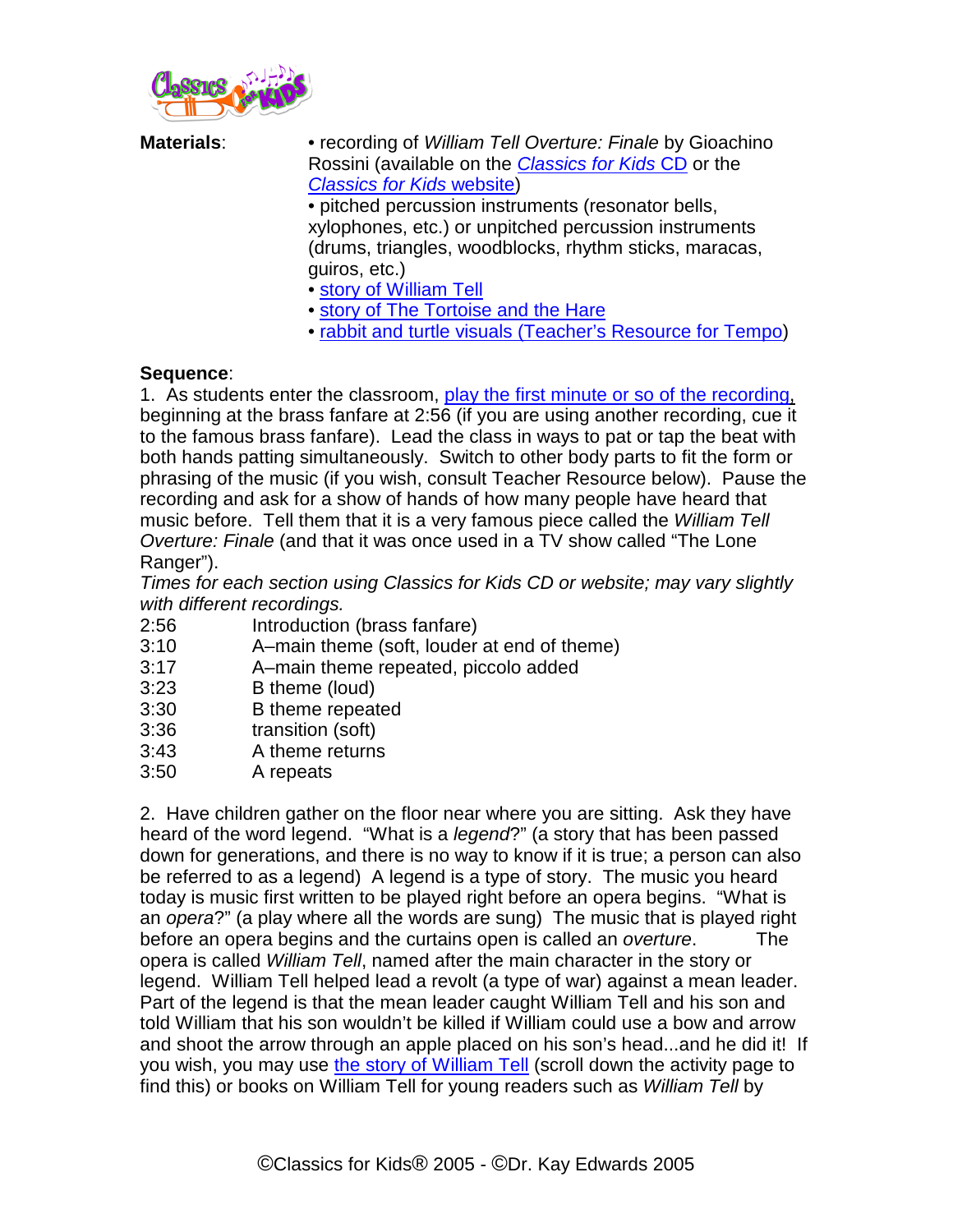

Leonard Everett Fisher (Farrar, Strauss and Giroux, 1996) or *William Tell* by Felicity Trotman (Raintree Children's Books, 1987).

3. Emphasize that in an opera all the words are sung instead of spoken. Now, see if they can guess what famous story (or fable, which has a moral to the story) you are thinking of after you give them some clues. The story has to do with going fast or slow....any guesses? This story has to do with two animals, one that goes fast and one that goes slow....the tortoise and the hare. (Explain that a tortoise is similar to a turtle and a hare, spelled h-a-r-e, is similar to a rabbit. Today you will use pictures of a turtle and [rabbit](http://www.classicsforkids.com/teachers/lessonplans/pdfs/rossini/RabbitandTurtle.pdf) instead. Display rabbit [and turtle visual using Teacher's Resource for Tempo.\)](http://www.classicsforkids.com/downloads/rossini/RabbitandTurtle.pdf)

4. Tell the story of [The Tortoise and the Hare.](http://www.classicsforkids.com/downloads/rossini/tortoise2.pdf) Ask students to think about what kinds of things the tortoise would say during the story. Do the same thing with the hare, the friends of the tortoise (what kinds of animals might those be?), and the crowd cheering at the race. What would those same comments sound like if they were sung instead of spoken? Give a few examples, vocally improvising using So, Mi, La–or any other pitches. Ask for student volunteers to do the same. Encourage creativity and praise their efforts.

5. Choose student volunteers to be each character, including friends of the tortoise (and perhaps friends of the hare), someone who starts the race, someone who declares the winner at the finish line, and the animal audience at the race. Give everyone who wants to participate a job. You can also add musicians who will play an *overture* before the opera begins using pitched or unpitched percussion instruments, or, create special musical themes for the tortoise and the hare and incorporate other sound effects throughout the opera. (Other students can be the audience for the opera, but save this option for last...you could also have someone in charge of turning off part of the lights.) You could even use simple props or costume items such as a finish line, numbers for the racers to wear, a "bunny ears" headband or the rabbit and turtle visuals cut out and pinned to hats, or other items. Perform the improvised opera! 6. Ask the class to evaluate the opera they put together today. What would we change if we wanted to perform it for an audience? What was a strength (something good) in our opera? What is a suggestion to make it even better? Have the students self-evaluate how they did for their particular part, emphasizing that it took everyone to do the opera because everyone's job is important.

**Closure/Questions:** What famous piece of music did we keep the beat with today, using our bodies? (*William Tell Overture)* What is a *legend*? (a story passed down) What is an *opera*? (a play where the words are sung) What famous story or fable did we perform as an opera today? (The Tortoise and the Hare)

**Assessment/Evaluation:** Check for the ability to vocally improvise and make written notes as to which children did this today. Check for understanding of the terms *opera*, *overture*, and *legend*. Take notes from the class evaluation and the individual self-evaluation regarding the opera.